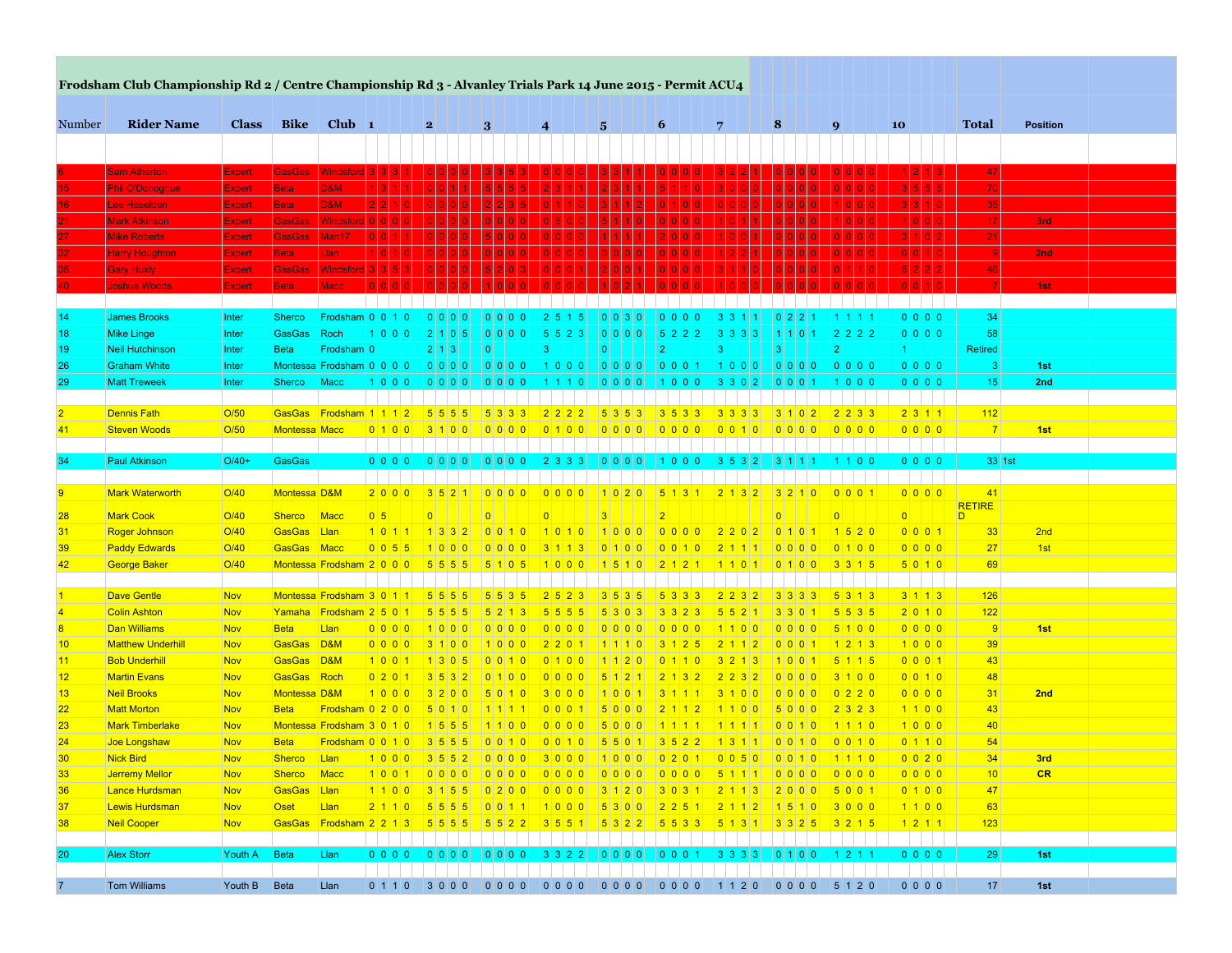|        | Frodsham Club Championship Rd 2 / Centre Championship Rd 3 - Alvanley Trials Park 14 June 2015 - Permit ACU4                                                                                 |              |              |                                   |         |                          |         |                 |                    |         |                                   |                 |               |               |                |                 |  |
|--------|----------------------------------------------------------------------------------------------------------------------------------------------------------------------------------------------|--------------|--------------|-----------------------------------|---------|--------------------------|---------|-----------------|--------------------|---------|-----------------------------------|-----------------|---------------|---------------|----------------|-----------------|--|
| Number | <b>Rider Name</b>                                                                                                                                                                            | <b>Class</b> | <b>Bike</b>  | $Club$ 1                          |         | 2                        | 3       | $\vert 4 \vert$ | $\vert 5 \vert$    | 6       | $\overline{7}$                    | $\vert 8 \vert$ | 9             | 10            | <b>Total</b>   | <b>Position</b> |  |
|        |                                                                                                                                                                                              |              |              |                                   |         |                          |         |                 |                    |         |                                   |                 |               |               |                |                 |  |
|        |                                                                                                                                                                                              |              |              |                                   |         |                          |         |                 |                    |         |                                   |                 |               |               |                |                 |  |
|        |                                                                                                                                                                                              |              |              |                                   |         |                          |         |                 |                    |         |                                   |                 |               |               |                |                 |  |
| 70     | <b>Neil Flowers</b>                                                                                                                                                                          | A/Beg        |              | Montessa Frodsham 0 0 0 0 0       |         | $0 \mid 1 \mid 0 \mid 3$ | 00000   | 0 2 0 0         | 0 0 <br>$1\vert 0$ | 1000    | $\overline{0}$<br>$\Omega$<br>111 | 0000            | 0 0 1 0       | 0 2 1 0       | 14             |                 |  |
| 71     | <b>Steve Westwood</b>                                                                                                                                                                        | A/Beg        | Scorpa       | Frodsham $0 \mid 1 \mid 0 \mid 0$ |         | $3 \mid 3 \mid 3 \mid 0$ | 0 0 0 0 | 0 2 0 0         | 0 0 0 0            | 1000    | 5 1 1 2                           | 0 0 0 0         | 0   1   1   0 | 5000          | 29             |                 |  |
| 72     | <b>Paul Naldrett</b>                                                                                                                                                                         | A/Beg        |              | GasGas Frodsham 2 0 1 0           |         | 3 5 0 0                  | 00000   | 1 2 2 2         | 0 0 0 0            | $0000$  | $1\vert 2$<br>1 2                 | 0 0 0 0         | 0 1 0 0       | 2000          | 27             |                 |  |
| 73     | <b>Clayton Hodson</b>                                                                                                                                                                        | A/Beg        |              | Montessa Frodsham 0 0 0 1         |         | 0 1 5 1                  | 0 0 0 0 | 1 0 0 0         | 0 0 0 0            | 0 5 0 0 | 2 0 <br>111                       | 0 0 0 0         | $0000$        | 5 5 0 0       | 28             |                 |  |
| 74     | Jim White                                                                                                                                                                                    | A/Beg        |              | GasGas Frodsham 0 5 1 5           |         | 0 5 1 2                  | $0000$  | $3000$          | $0000$             | $0000$  | $3 \mid 3 \mid 5 \mid 5$          | 0 0 0 0         | 1 1 0 3       | 0 0 0 0       | 43             |                 |  |
| 75     | <b>Richard Keeling</b>                                                                                                                                                                       | A/Beg        |              | Montessa Frodsham 1212            |         | $5 \ 5 \ 5 \ 2$          | 0 1 0 0 | $5 \ 5 \ 3 \ 5$ | 0 2 1 0            | 2 0 1 1 | $3 \mid 3 \mid 3 \mid 3$          | 0 0 0 0         | $3003$        | 2   5   0   0 | 74             |                 |  |
| 77     | <b>Mark Barlow</b>                                                                                                                                                                           | A/Beg        | GasGas Man17 |                                   | 0 1 1 0 | $0000$                   | $0000$  | 2 1 0 1         | $0200$             | 2000    | $3 \mid 1 \mid 3 \mid 2$          | 0 0 5 0         | 0 1 2 0       | 0 5 0 0       | 32             |                 |  |
| 78     | <b>Buzz Scott</b>                                                                                                                                                                            | A/Beg        | <b>Beta</b>  | <b>Macc</b>                       | 2000    | 3 1 0 0                  | $0000$  | 2 1 1 1         | 2001               | 3 0 0 1 | $3 \ 2 \ 3 \ 1$                   | 0 0 0 0         | 2020          | 2 1 5 0       | 39             |                 |  |
| 79     | <b>Mike Horrocks</b>                                                                                                                                                                         | A/Beg        | GasGas       | Frodsham 1 0 1 0                  |         | 0 0 1 0                  | 5000    | 0 0 0 0         | 5000               | 1000    | 1 2 1 0                           | 0 0 0 0         | 1000          | 0000          | 19             |                 |  |
| 80     | <b>Frank Woods</b>                                                                                                                                                                           | A/Beg        | Sherco       | Frodsham 1 1 1 1                  |         | $5 \ 5 \ 5 \ 5$          | 0 0 1 0 | 2   5   2   5   | 0 0 1 0            | 0 0 5 1 | $3 \mid 1 \mid 5 \mid 5$          | 0 0 0 0         | 0 3 0 3       | 1 2 0 1       | 70             |                 |  |
| 82     | <b>Paul Hornsby</b>                                                                                                                                                                          | A/Beg        | <b>Beta</b>  |                                   | $0000$  | 0 0 3 0                  | 0 0 0 0 | 0 0 0 0         | 00000              | $00000$ | 1 1 0 5                           | 0 0 0 0         | 0 1 0 0       | 0 0 0 1       | 12             | 3rd             |  |
| 83     | Leslie Houghton                                                                                                                                                                              | A/Beg        |              | Montessa Frodsham 0 0 0 0 0       |         | 0 0 0 0                  |         |                 | 0 5 0 0            | $0000$  | 3 1 0 0                           | 0 0 0 0         | $0000$        | 0 0 1 0       | 10             | 2nd             |  |
| 84     | Dougie Greenhall                                                                                                                                                                             | A/Beg        |              | GasGas Frodsham 0 0 0 0           |         |                          | 0 0 0 0 |                 | 0000               | $0000$  | 1000                              |                 | 0 0 0 0       | 0 0 0 0       | $\overline{1}$ | 1st             |  |
| 86     | Darren Wade                                                                                                                                                                                  | A/Beg        | <b>Beta</b>  | Frodsham                          |         |                          |         |                 |                    |         | 2322                              |                 |               |               | RETIRE<br>D    |                 |  |
|        | Sam Storr                                                                                                                                                                                    | Yth/Beg      | Beta         | Llan                              | 0000    | $0000$                   | 0000    | 0000            | 0000               | 0000    | $3 \mid 1 \mid 5 \mid 5$          | 0 0 0 0         | 0000          | 0000          | 14             | 1st             |  |
| 76     |                                                                                                                                                                                              |              |              |                                   |         |                          |         |                 |                    |         |                                   |                 |               |               | <b>RETIRE</b>  |                 |  |
| 81     | Joseph Carney                                                                                                                                                                                | Yth/Beg      |              | GasGas Frodsham 5                 |         | 5 1                      |         |                 | 5355               | 5 5 5 5 | 5 5                               |                 |               |               | D              |                 |  |
| 85     | Joshua Wade                                                                                                                                                                                  | Yth/Beg      | Ty           | Frodsham                          |         |                          |         |                 |                    |         |                                   |                 |               |               | RETIRE<br>D    |                 |  |
|        |                                                                                                                                                                                              |              |              |                                   |         |                          |         |                 |                    |         |                                   |                 |               |               |                |                 |  |
|        |                                                                                                                                                                                              |              |              |                                   |         |                          |         |                 |                    |         |                                   |                 |               |               |                |                 |  |
|        |                                                                                                                                                                                              |              |              |                                   |         |                          |         |                 |                    |         |                                   |                 |               |               |                |                 |  |
|        | These provisional results                                                                                                                                                                    |              |              |                                   |         |                          |         |                 |                    |         |                                   |                 |               |               |                |                 |  |
|        | will be deemed final<br>unless a protest is<br>received in accordance<br>with the National Sporting<br>Code with the appropriate<br>fee to the Secretary of the<br>meeting.                  |              |              |                                   |         |                          |         |                 |                    |         |                                   |                 |               |               |                |                 |  |
|        |                                                                                                                                                                                              |              |              |                                   |         |                          |         |                 |                    |         |                                   |                 |               |               |                |                 |  |
|        |                                                                                                                                                                                              |              |              |                                   |         |                          |         |                 |                    |         |                                   |                 |               |               |                |                 |  |
|        |                                                                                                                                                                                              |              |              |                                   |         |                          |         |                 |                    |         |                                   |                 |               |               |                |                 |  |
|        |                                                                                                                                                                                              |              |              |                                   |         |                          |         |                 |                    |         |                                   |                 |               |               |                |                 |  |
|        |                                                                                                                                                                                              |              |              |                                   |         |                          |         |                 |                    |         |                                   |                 |               |               |                |                 |  |
|        |                                                                                                                                                                                              |              |              |                                   |         |                          |         |                 |                    |         |                                   |                 |               |               |                |                 |  |
|        |                                                                                                                                                                                              |              |              |                                   |         |                          |         |                 |                    |         |                                   |                 |               |               |                |                 |  |
|        |                                                                                                                                                                                              |              |              |                                   |         |                          |         |                 |                    |         |                                   |                 |               |               |                |                 |  |
|        |                                                                                                                                                                                              |              |              |                                   |         |                          |         |                 |                    |         |                                   |                 |               |               |                |                 |  |
|        | These provisional results<br>will be deemed final<br>unless a protest is<br>received in accordance<br>with the National Sporting<br>Code with the appropriate<br>fee to the Secretary of the |              |              |                                   |         |                          |         |                 |                    |         |                                   |                 |               |               |                |                 |  |